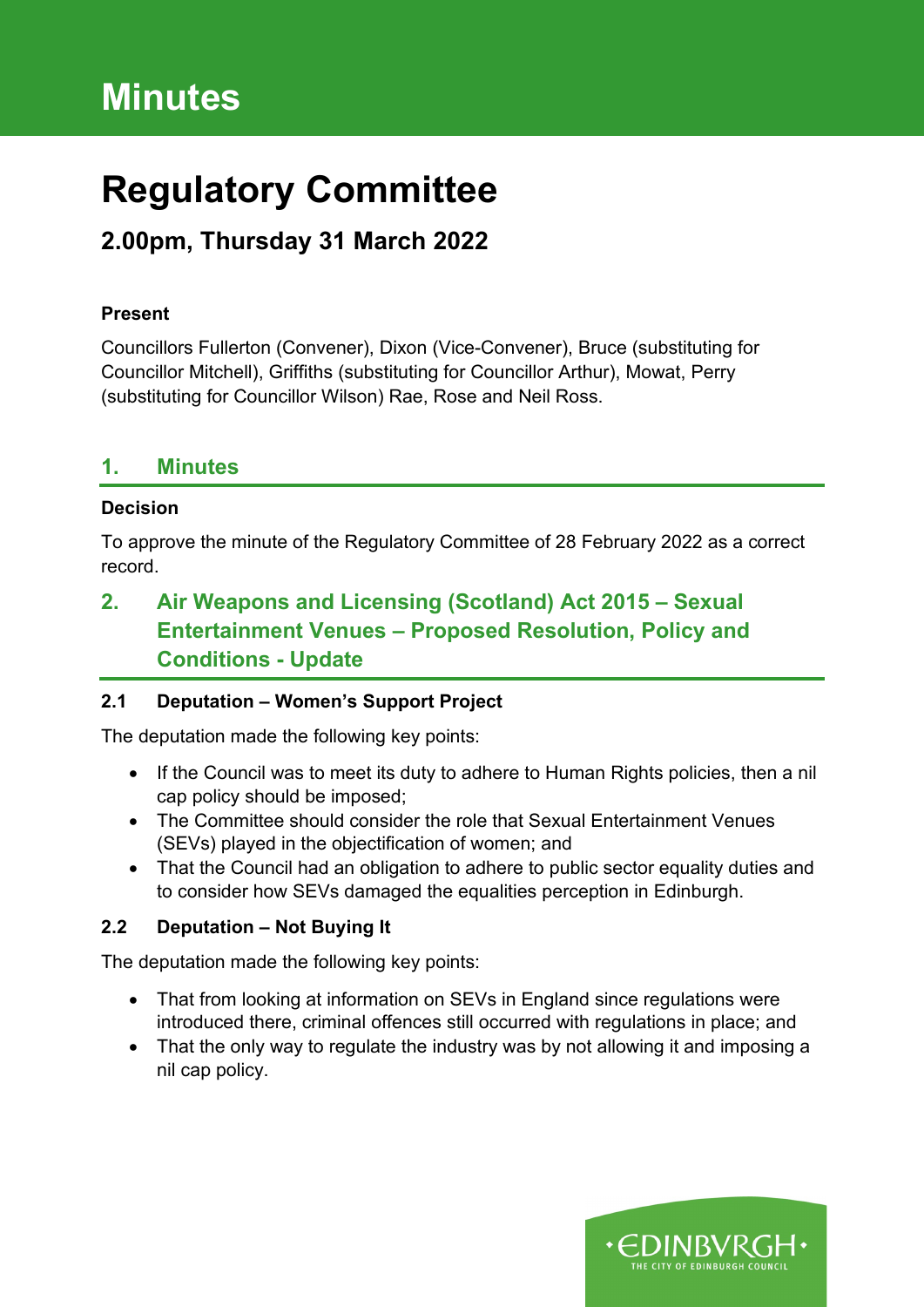#### **2.3 Deputation – Men at Work CIC**

The deputation stated that the sexual objectification of women in SEVs had a detrimental impact on young men and their expected image of women as they grew older, and asked that a nil cap be introduced.

#### **2.4 Deputation – Equally Safe Edinburgh Committee**

The deputation stated that there were no conditions in which a Sexual Entertainment Venue could be deemed 'safe', and that introducing regulation would only legitimise an already exploitative industry.

#### **2.5 Deputation – Survivors United**

The deputation highlighted that women working in SEVs were subject to sexual assault and sexual objectification and asked that a nil cap be introduced.

#### **2.6 Deputation – United Voice of the World**

The deputation made the following key points:

- Their objection to the introduction of a nil cap policy and that the majority of the public also objected, as per the consultation responses received;
- If SEVs were forced to close, the industry would go underground with more dangerous working conditions and increased threat to workers; and
- If a number-capped policy was introduced, the opportunity to create better working conditions, improved worker's rights and a happier workforce would result.

#### **2.7 Deputation – Burke and Hare**

The deputation made the following key points:

- That the Burke and Hare venue was a safe and controlled environment where workers were treated fairly;
- The proposal to introduce a nil cap policy had the potential to disrupt the safe and controlled environment of an SEV and move the industry underground, where workers would be more vulnerable;
- This was apparent throughout the Covid-19 pandemic, where workers attended private parties and stated they did not feel safe; and
- Their objection to the introduction of a nil-cap policy.

#### **2.8 Deputation – United Sex Workers**

The deputation made the following key points:

- That in cities that had already implemented a nil-cap policy the crime (including sexual assault) rates had increased;
- The fact that crime rates had increased in cities with a nil-cap policy confirmed that SEVs were not 'hubs' of violence, illegality and crime as had been suggested; and
- The Committee should consider the impact on unemployment rates in Edinburgh if it agreed to introduce a nil-cap policy.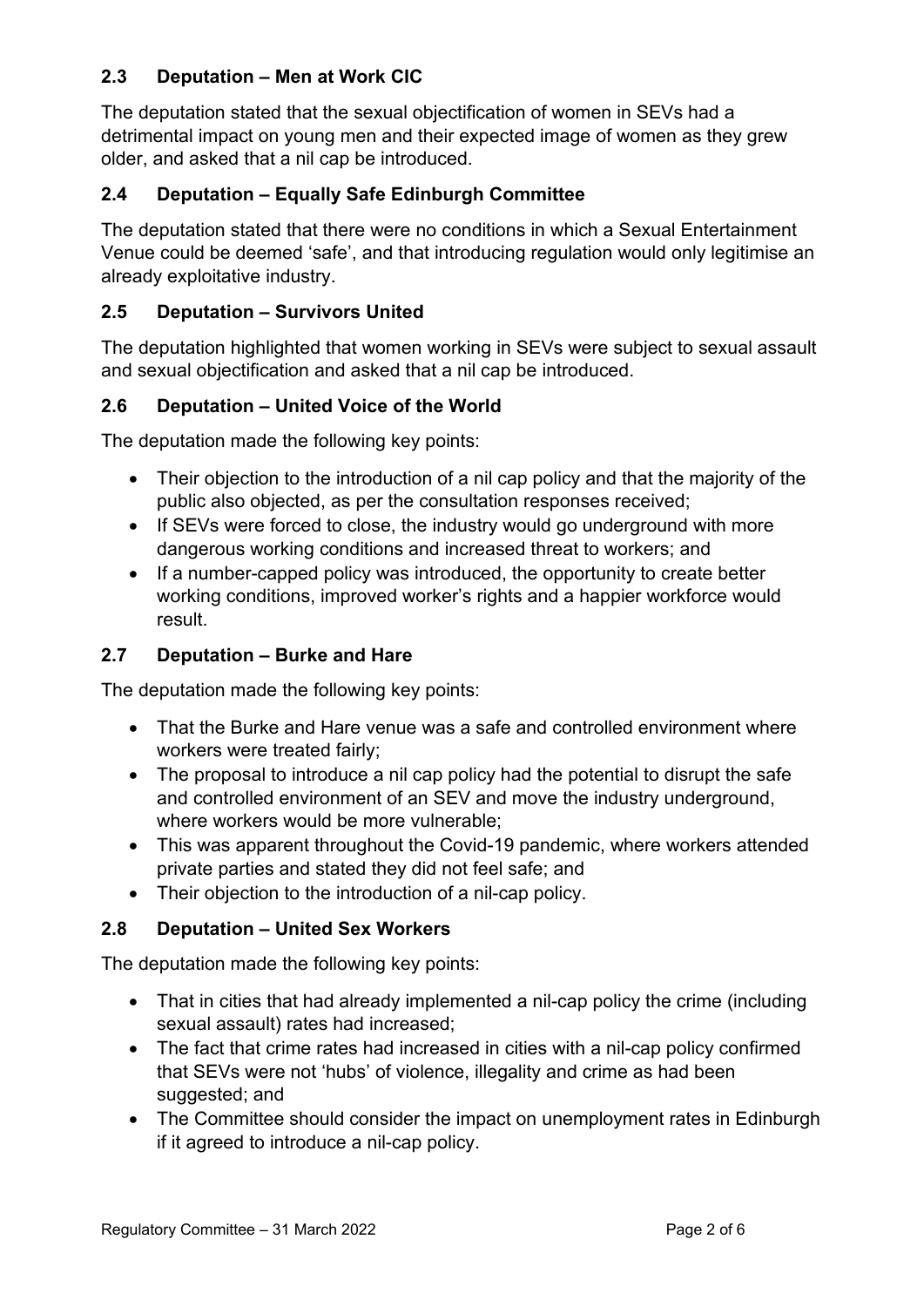#### **2.9 Deputation – Western Bar Dancers**

The deputation made the following key points:

- If a nil cap policy was introduced, SEV workers would move to cities where they had no network or support system in place. The deputation gave the example of the safe route home policy they have at Western Bar, where workers were offered a safe journey home post-shift; and
- The deputation requested that Councillors did not forget that working in SEVs was an educated choice, and dancers were not forced into the line of work.

#### **2.10 Deputation – Dancers Group**

The deputation made the following key points:

- That dancers were safe in Edinburgh, and the objectification experienced by dancers outside of SEVs was worse than when working;
- The public consultation was now out-of-date as it was carried out over 2-years ago when many dancers did not know it was taking place; and
- Their objection to the introduction of a nil-cap policy.

#### **2.11 Deputation – Babydolls Showbar**

The deputation made the following key points:

- If the safety net of regulated SEVs was taken away, the safety of dancers would be a major concern in underground events;
- SEVs were compliant when engaging with local authorities and police and had a good working relationship with both; and
- Their objection to the introduction of a nil-cap policy.

#### **2.12 Report by the Executive Director of Place**

Approval was sought to adopt a Sexual Entertainment Venue (SEV) licensing resolution in terms of the Civic Government (Scotland) Act 1982 ("the Act") that would require the licensing of SEVs within Edinburgh, and thereafter to determine the limit on the number of SEV premises permitted to operate in Edinburgh and to adopt the proposed licensing policy statement and standard licensing conditions appended to the report.

The Committee, having deliberated on the terms of said report and having considered the evidence provided in relation to the above, then considered the following motions: -

#### **Motion**

- 1) To agree to resolve that Schedule 2 of the Civic Government (Scotland) Act 1982 ('the 1982 Act') shall be effective within the City of Edinburgh for the purpose of licensing Sexual Entertainment Venues and to make a resolution to license Sexual Entertainment Venues (as set out at Appendix 11 to the report by the Executive Director of Place) from 1 April 2023, and accordingly to adopt a scheme to license Sexual Entertainment Venues in terms of the 1982 Act from the said date thereafter.
- 2) To note that Committee was required to determine a Sexual Entertainment Venues number appropriate for the City of Edinburgh Council area and to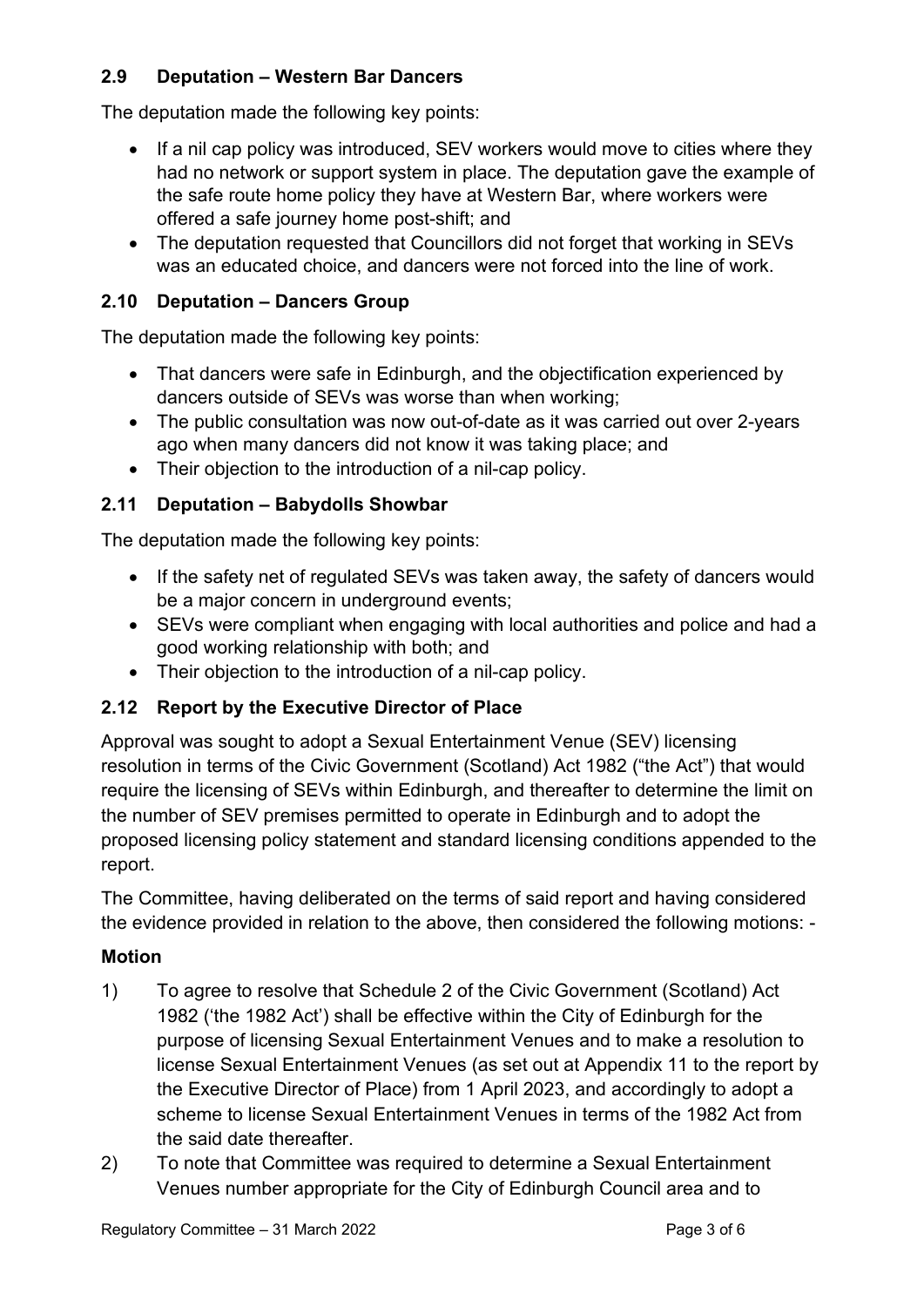produce and publish a Sexual Entertainment Venue Licensing Policy for the said area all in terms of the 1982 Act.

- 3) To note the updated advice received from officers in respect of what should be considered if the Committee introduced a limit for the number of Sexual Entertainment Venues.
- 4) To agree to determine the appropriate number of SEVs within the City of Edinburgh as four. Thereafter agrees that in the event that the number of licences granted to SEVs operating within the city should fall below four, instructs officers to report such reduction to Committee and thereafter to commence a review of the current numbers limitation in order that Committee may consider whether the said number of SEV licences continues to be appropriate.
- 5) To agree to the proposed Sexual Entertainment Venues licensing policy statement set out at Appendix 9.
- 6) To agree that the policy shall include a statement that any area in the city other than in the city centre ward would not be considered suitable for the operation of a Sexual Entertainment Venue.
- 7) To agree to the proposed standard licensing conditions for Sexual Entertainment Licences set out at Appendix 10.
- 8) To note that officers would advertise the resolution and publish the Licensing Policy Statement as required in terms of the 1982 Act.

- moved by Councillor Fullerton, seconded by Councillor Rae.

#### **Amendment**

- 1) To agree to resolve that Schedule 2 of the Civic Government (Scotland) Act 1982 ('the 1982 Act') shall be effective within the City of Edinburgh for the purpose of licensing Sexual Entertainment Venues and to make a resolution to license Sexual Entertainment Venues (as set out at Appendix 11 to the report by the Executive Director of Place) from 1 April 2023, and accordingly to adopt a scheme to license Sexual Entertainment Venues in terms of the 1982 Act from the said date thereafter.
- 2) To note that Committee was required to determine a Sexual Entertainment Venues number appropriate for the City of Edinburgh Council area and to produce and publish a Sexual Entertainment Venue Licensing Policy for the said area all in terms of the 1982 Act.
- 3) To note the updated advice received from officers in respect of what should be considered if the Committee introduced a limit for the number of Sexual Entertainment Venues and agree that the City of Edinburgh Council would set the number of SEVs at zero within Edinburgh.
- 4) To agree to the proposed Sexual Entertainment Venues licensing policy statement set out at Appendix 9.
- 5) To agree that the policy shall include a statement that any area in the city other than in the city centre ward would not be considered suitable for the operation of a Sexual Entertainment Venue.
- 6) To agree to the proposed standard licensing conditions for Sexual Entertainment Licences set out at Appendix 10.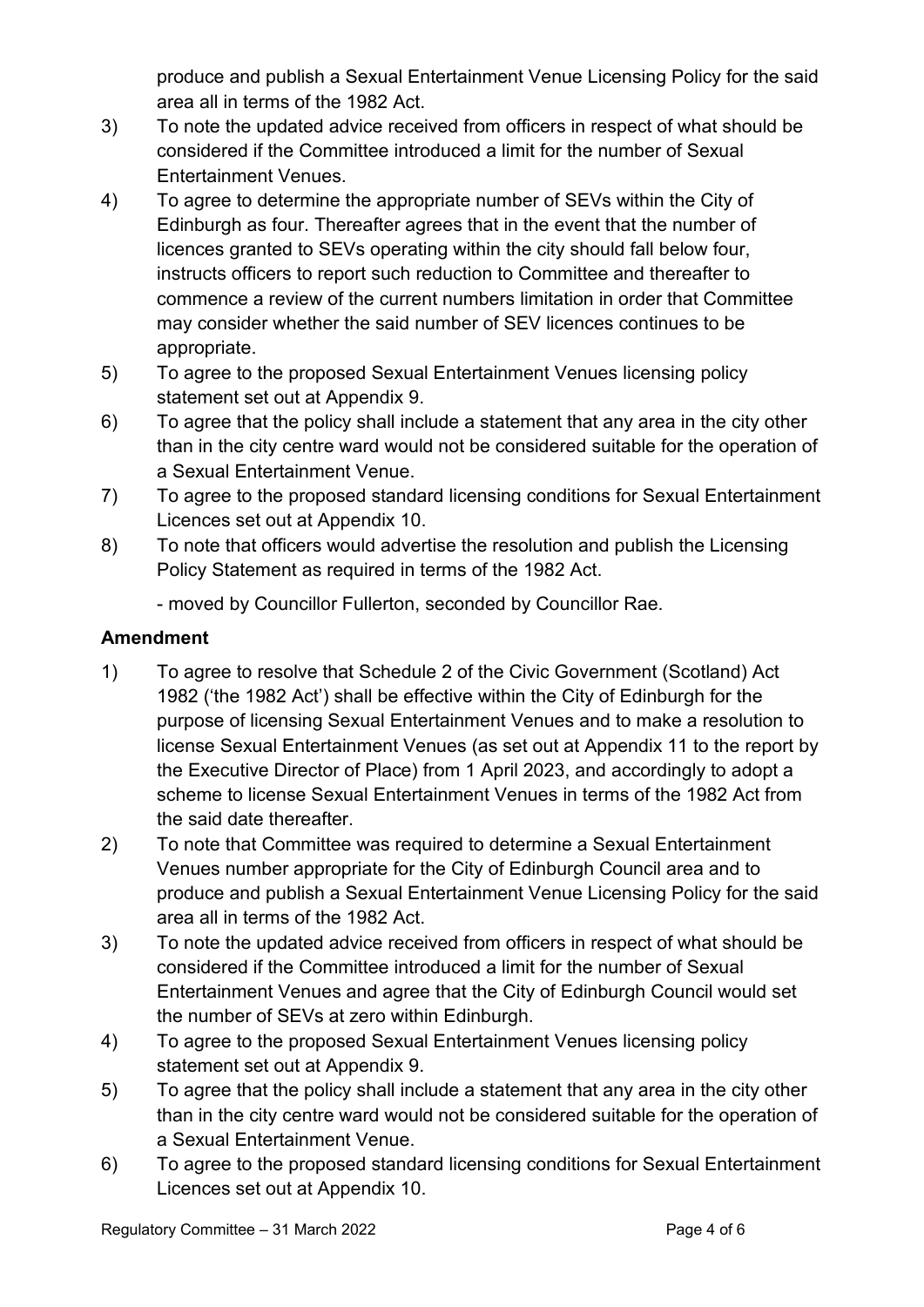7) To note that officers would advertise the resolution and publish the Licensing Policy Statement as required in terms of the 1982 Act.

- Moved by Councillor Griffiths, seconded by Councillor Rose.

#### **Voting**

The voting was as follows:

For the Motion  $\sim$  4

For the Amendment - 5

(For the Motion: Councillors Dixon, Fullerton, Rae and Neil Ross.

For the Amendment: Councillors Bruce, Griffiths, Mowat, Perry and Rose)

#### **Decision**

To approve the amendment by Councillor Griffiths.

(Reference – Report by the Executive Director of Place, submitted.)

### **3. Short Term Lets: New Licensing Powers Consultation**

An update on the new powers given to local authorities to regulate short term lets was presented to Committee. The report detailed the considerations the Council would need to make in the implementation of new policies and proposed a statutory consultation on a draft short term lets policy statement.

#### **Decision**

- 1) To note the commencement of the Civic Government (Scotland) Act 1982 (Licensing of Short Term Lets) Order 2022 on 1 March 2022.
- 2) To note that as a result of the provisions of the legislation, local authorities must open a licensing scheme for short term lets by 1 October 2022.
- 3) To instruct officers to carry out a statutory consultation on the draft policy and conditions framework for short terms lets.

(Reference – Report by the Executive Director of Place, submitted.)

### **4. Animal Welfare Regulations**

Approval was sought for the new licensing regime for selling, rehoming, breeding and operating animal welfare establishments.

#### **Decision**

- 1) To note the report.
- 2) To agree to implement the new licensing regime and note the fee structure and mandatory conditions of licence as set out in Appendices 1 to 8 of the report by the Executive Director of Place.
- 3) To agree to delegate authority to the Executive Director of Place to determine whether to grant, renew or vary any licence under the Animal Welfare (Licensing of Activities Involving Animals) (Scotland) Regulations 2021.